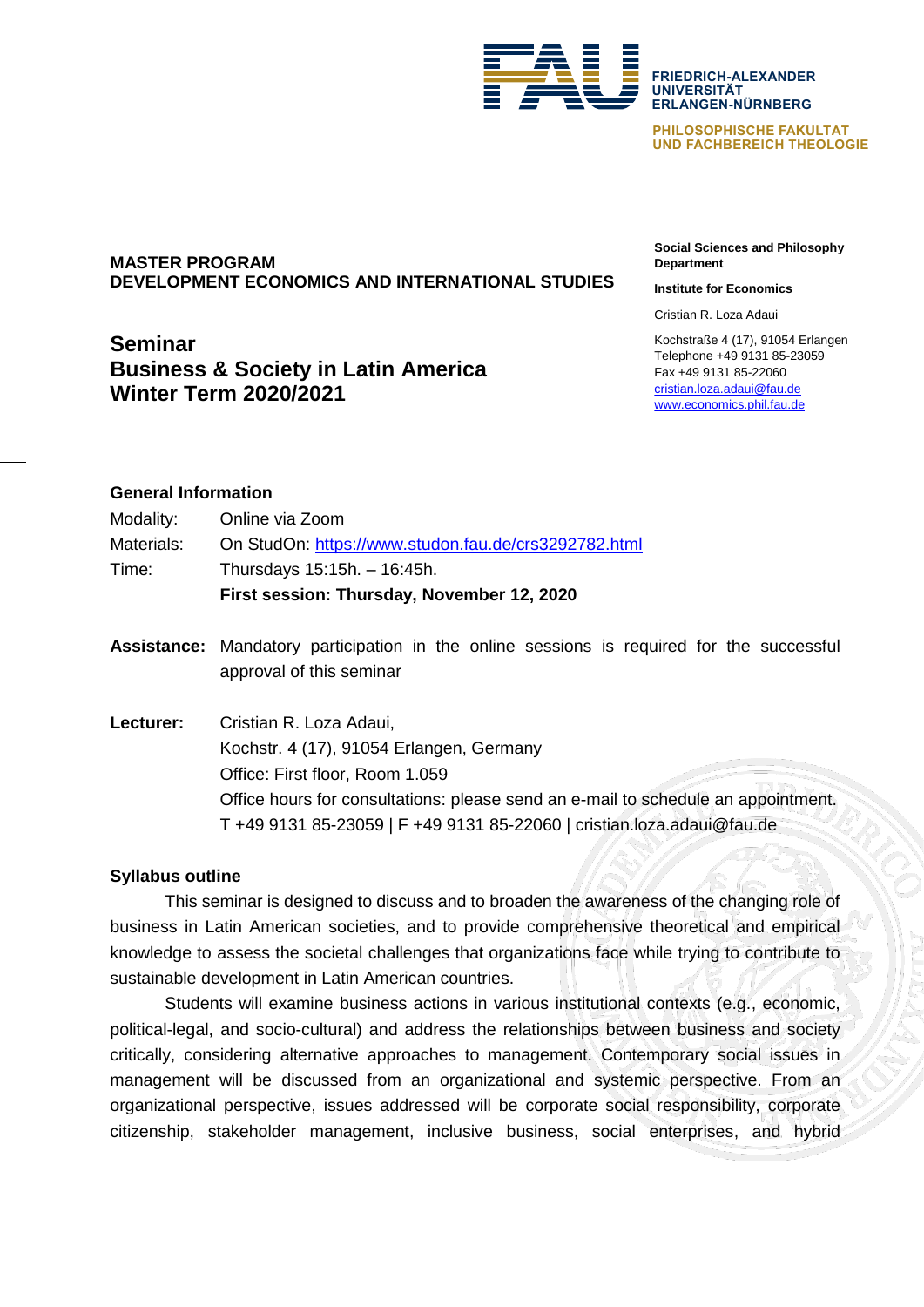

**PHILOSOPHISCHE FAKULTÄT UND FACHBEREICH THEOLOGIE**

organizations. From the systemic perspective, topics as sustainable development, cross-sector interactions, and social innovation will be studied.

# **Educational goals and learning outcomes**

Many of the following skills can only be obtained through the active participation of students in the class. Therefore, their presence during the seminar sessions is a precondition for a successful skill development process. Students participating successfully in this seminar will develop the following skills:

## *Subject-specific skills*

- Students analyze the changes in the role of business in Latin American societies taking into consideration multiple institutional contexts (e.g., economic, political-legal, and socio-cultural).
- Students reflect and evaluate the different theoretical approaches that explain the particularities of the business and society relationships in Latin America.
- Students develop and produce a case study that explains a particular issue of the business and society relationships in Latin America.

## *Methodological skills*

- Students answer independently a research question regarding a particular issue related to the business and society relationships in Latin America.
- Students plan, carry out research, evaluate, and analyze scientific literature related to an issue considered relevant for a better understanding of the business and society relationships in Latin America.
- Students produce a case study that exemplifies a particular issue related to business and society relationships in Latin America.

## *Personal skills*

- Students evaluate their strengths and weaknesses in relation to their presentation and communication skills.
- Students evaluate their strengths and weaknesses in relation to their organizational skills.
- Students reflect upon their behavior as part of the global business community under consideration of fundamental ethical questions and the consequences for society.

## *Social skills*

- Students can present clearly and effectively a particular issue related to the complex relationships of business and society in Latin America.
- Students communicate clearly and respectfully their arguments and points of view in the classroom.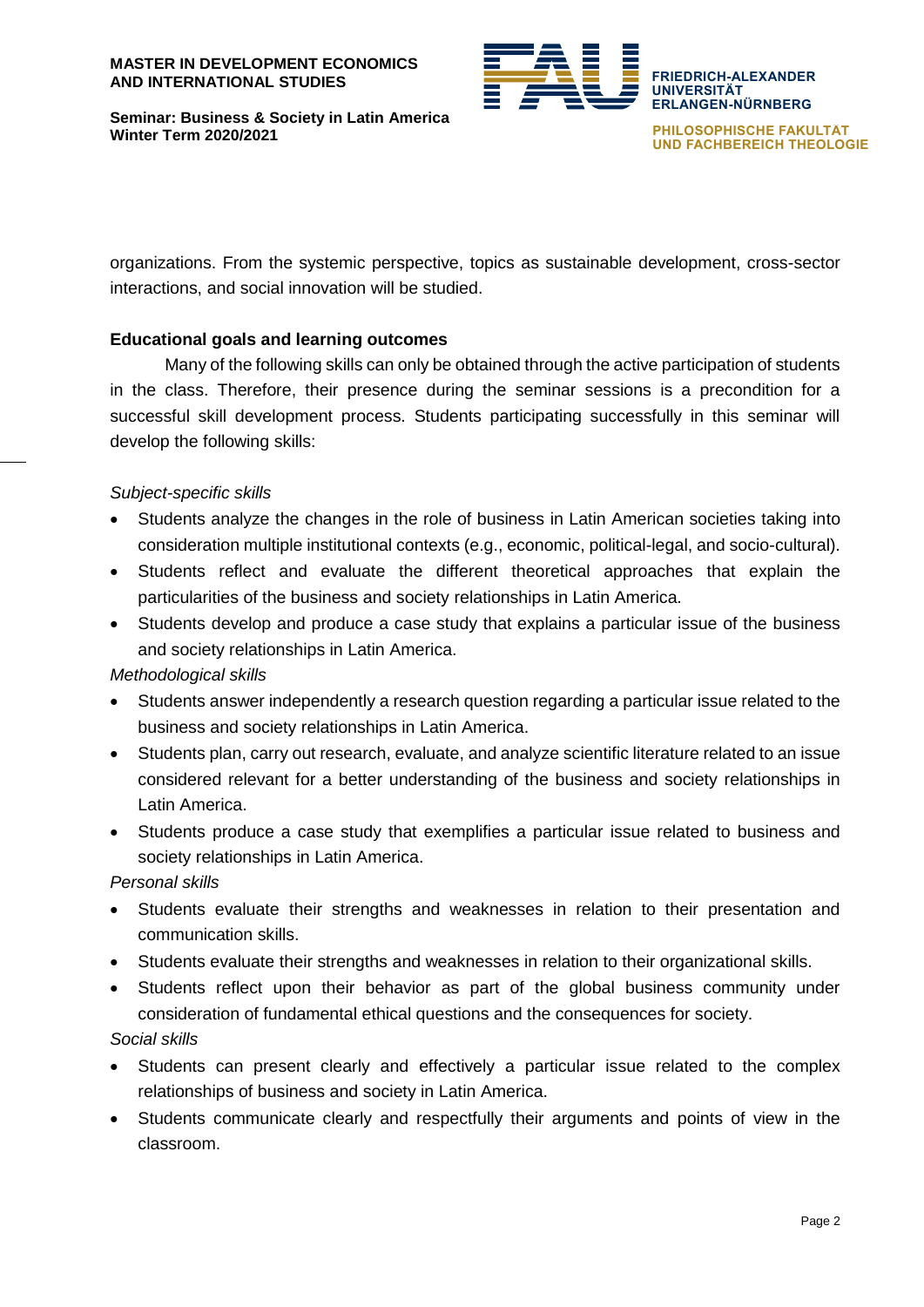

**PHILOSOPHISCHE FAKULTÄT UND FACHBEREICH THEOLOGIE**

Students give fellow students constructive feedback on their presentations.

# **Course design and assignments**

During the first online session **(on Thursday, November 12, 2020),** students receive a brief description of the different topics available to work on during the semester. The individual selection of the topic takes place during the first week via StudOn.

Important: By selecting a topic for a presentation, students confirm their enrollment in this seminar and accept to be registered in the corresponding examination.

Each topic should be explored in the context of a specific real case study. Proposed topics are listed below, and some readings per topic are suggested to get students started on their research. Students are expected to do an extensive literature review on the topics selected for their paper assignment. If students are interested in topics that are not listed below, it is possible to discuss the possibility of including other topics related to the content of the seminar. In that case, students should bring to the first session a clear topic statement and a few literature references to be used for evaluation and decision making.

During the online sessions in the first weeks, the lecturer will make some introductory theoretical presentations and provide advice on presentation skills and research strategies. When presentation sessions for students initiate, the lecturer will make a small introductory presentation; afterward, students make their presentations. Students' presentations are no longer than 45 minutes, including (1) a theoretical part that should not be longer than 20 minutes, and (2) the presentation of the case study that should not be longer than 15 minutes, so that ample time is left for questions and discussion (a maximum of 45 minutes per topic). Every student will be individually evaluated, even if working groups are built.

Based on a 360 degrees' approach to skills development, students will be actively involved in the development and evaluation of presentation skills. For that reason:

- Students will provide feedback to their colleague's presentations after every session.
- Students will reflect and evaluate the outcome of their presentation using a self-assessment instrument.
- Besides, the lecturer will provide feedback to every presenter.

With the input received during the presentation and with the results of the case discussion, students prepare their seminar paper that applies the includes a theoretical part and a case study part. It is suggested to use the case study research method for the development of the paper.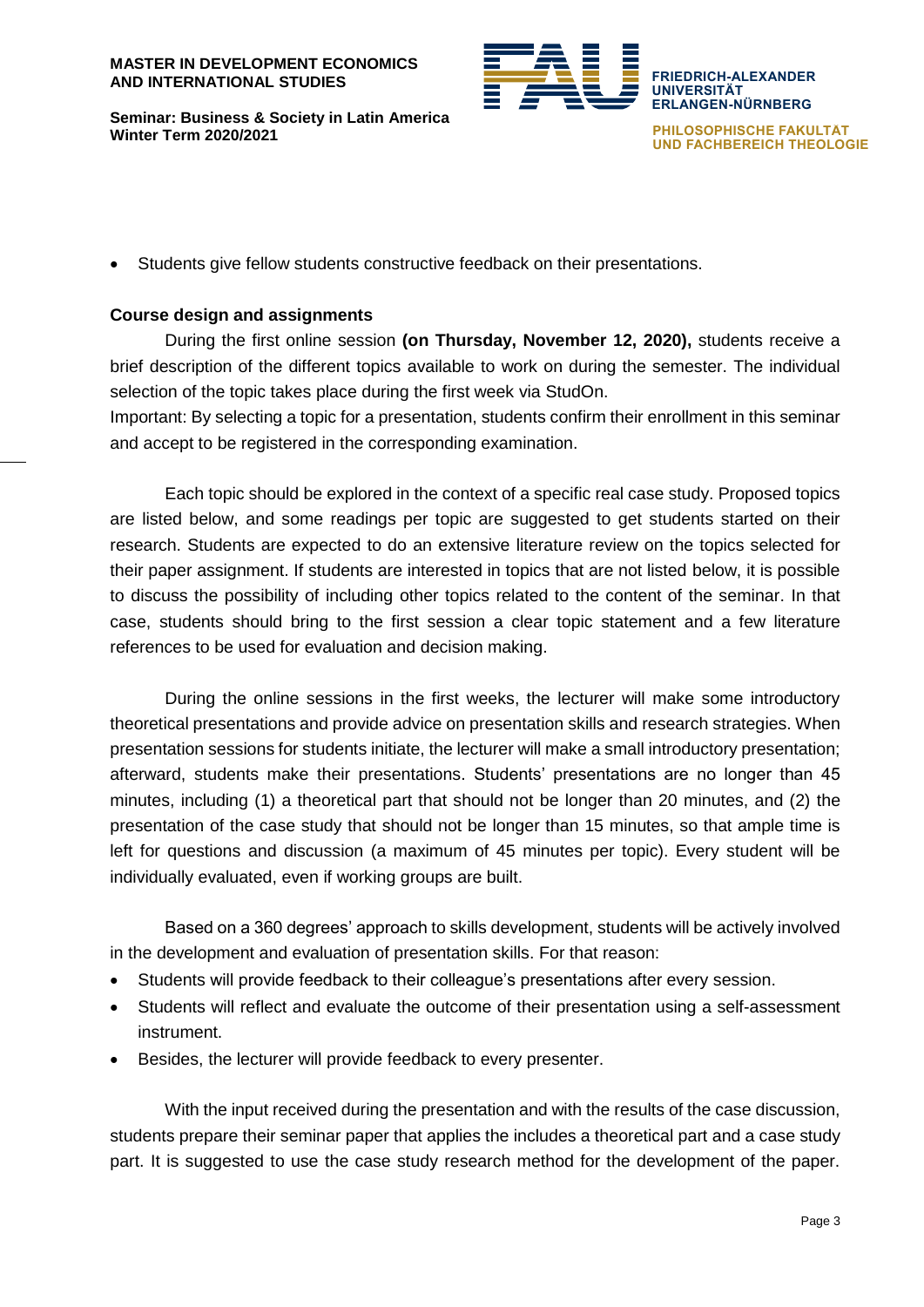#### **MASTER IN DEVELOPMENT ECONOMICS AND INTERNATIONAL STUDIES**



**Seminar: Business & Society in Latin America Winter Term 2020/2021**

**PHILOSOPHISCHE FAKULTÄT UND FACHBEREICH THEOLOGIE**

However, the methodology will be discussed with the lecturer based on the research question proposed. The research question proposed should be submitted before December 17, 2020. The seminar paper should have no less than 5000 words and no more than 5500 words (Excluding: Title page, bibliography, graphs, and annexes; approx. 15 pages in total). The deadline for submission of papers (in print and digital form) is **March 04, 2021**. Further guidance for writing the seminar paper and preparing presentations will be provided during the first sessions and the website for the seminar on the StudOn platform.

# **Assessment for Students of the Master Development Economics and International Studies**

The final grade of the seminar consists of a presentation that includes a theoretical topic and a case study presentation (33%), and a seminar paper (67%). In case a student makes a presentation and does not submit the paper by the first deadline, they will have one retake opportunity. The retake of the examination conditions will be explained during the first session of the seminar.

# **Assessment for Students of the Master "The Americas" / "Las Americas"**

Students of the Master "The Americas" should decide during the first week of classes between the different models of participation and confirm their last decision via e-mail to the lecturer.

## **Topics available for discussion in the order of presentation:**

- 1. A comparison of corporate social responsibility and corporate sustainability in developed countries, developing countries, and emergent economies.
- 2. Managing the global-local dilemma: The subsidiaries of European multinational companies in Latin American countries and their corporate social responsibility and corporate sustainability.
- 3. Corporate social responsibility and corporate sustainability the internationalization of Multilatinas and Global Latinas.
- 4. The social responsibility and sustainability of Latin American small and medium enterprises.
- 5. The challenges of informality, the shadow economy, and business sustainability in Latin America.
- 6. Multilateral development institutions and their role in reframing business and society relationships in Latin America.
- 7. Socially inclusive business in Latin America and their contribution to sustainability.
- 8. Social entrepreneurship and social enterprises in Latin American countries.
- 9. Characterizing the Benefit corporations in Latin American countries.
- 10. Understanding the role of Fairtrade business in Latin America.
- 11. Understanding the dynamics of Private-Public-Partnerships for development in Latin America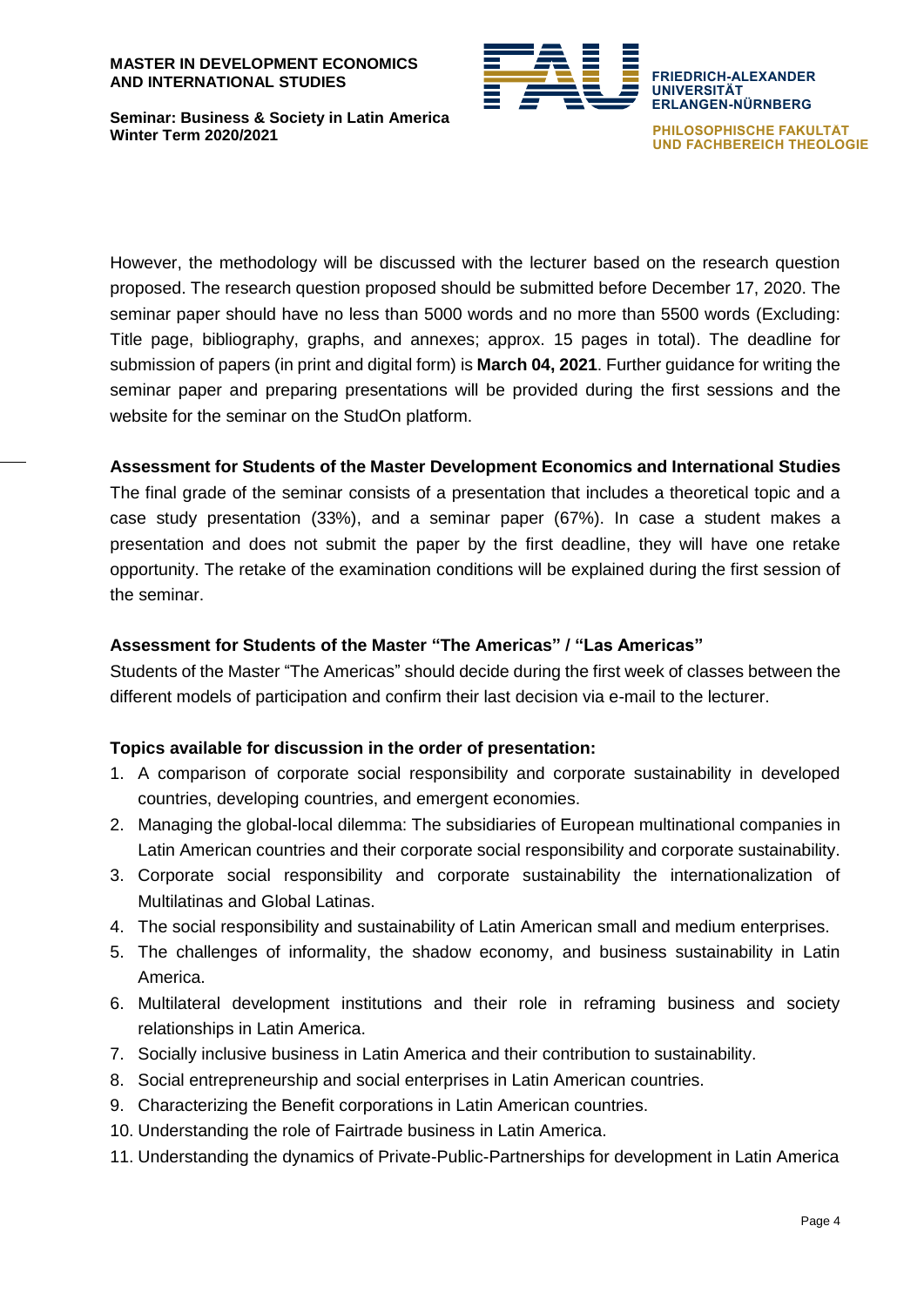

**PHILOSOPHISCHE FAKULTÄT UND FACHBEREICH THEOLOGIE**

- 12. Understanding the dynamics of Business-NGO collaboration in Latin America.
- 13. Understanding the dynamics of multi-sector, multi-agent, and tripartite partnerships in Latin America.
- 14. Agents, topics, and drivers of social innovation in Latin America.
- 15. Buen Vivir, Sumak Kawsay, and alternative views of development in Latin America.
- 16. Bioeconomy in Latin America.

## **Recommended literature on business & society**

- Carrol, A. and Buchholtz, A.K. (2015) *Business & Society: Ethics, Sustainability, and Stakeholder Management*, Ninth Edition, Stamford, CT: Cenage Learning.
- Lawrence, A.T. and Weber, J. (2014) *Business and Society: Stakeholders, Ethics, Public Policy*, Fourteenth Edition, International Edition, Singapore: McGraw Hill Education.
- Lissuer, R.N. and Sherman, H. (2014) *Business, Society, and Government Essentials: Strategy and Applied Ethics*, Second Edition, New York: Routledge.

# **Recommended literature on Latin America**

- Lane, K., & Restall, M. (2012). *The Riddle of Latin America*. Wadsworth: Cenage Learning.
- Munck, R. (2012). *Contemporary Latin America* (3rd Edition). Hampshire: Palgrave Macmillan.
- Munck, R. (2015). Whither Latin America? *Latin American Perspectives*, *42*(4), 52–54.
- Peadar, K. (2011). *Introduction to Latin America*. London: Sage Publications.
- Visser, W. (Eds.). (2016). *The World Guide to Sustainable Enterprise: The Americas* (Vol. 4). Sheffield: Greenleaf Publishing.
- Visser, W., & Tolhurst, N. (Eds.) (2010). *The World Guide to CSR: A Country-by-Country Analysis of Corporate Sustainability and Responsibility*. Sheffield: Greenleaf Publishing.

## **Recommended literature on doing business in Latin America**

- Horwitz, B. & Bagley, B.M. (2016) *Latin America and the Caribbean in the Global Context: Why care about the Americas?* London: Routledge.
- Jäger, U.P. & Sathe, V. (Eds.) (2014) *Strategy and Competitiveness in Latin American Markets: The Sustainability Frontier.* Cheltenham: Edward Elgar.
- Robles, F.; Wiese, N. & Torres-Baumgarten, G. (2015) *Business in Emerging Latin America*, New York: Routledge.
- Spillan, J.E.; Virzi, N. & Garita, M. (2014) *Doing Business in Latin America: Challenges and Opportunities.* New York: Routledge.